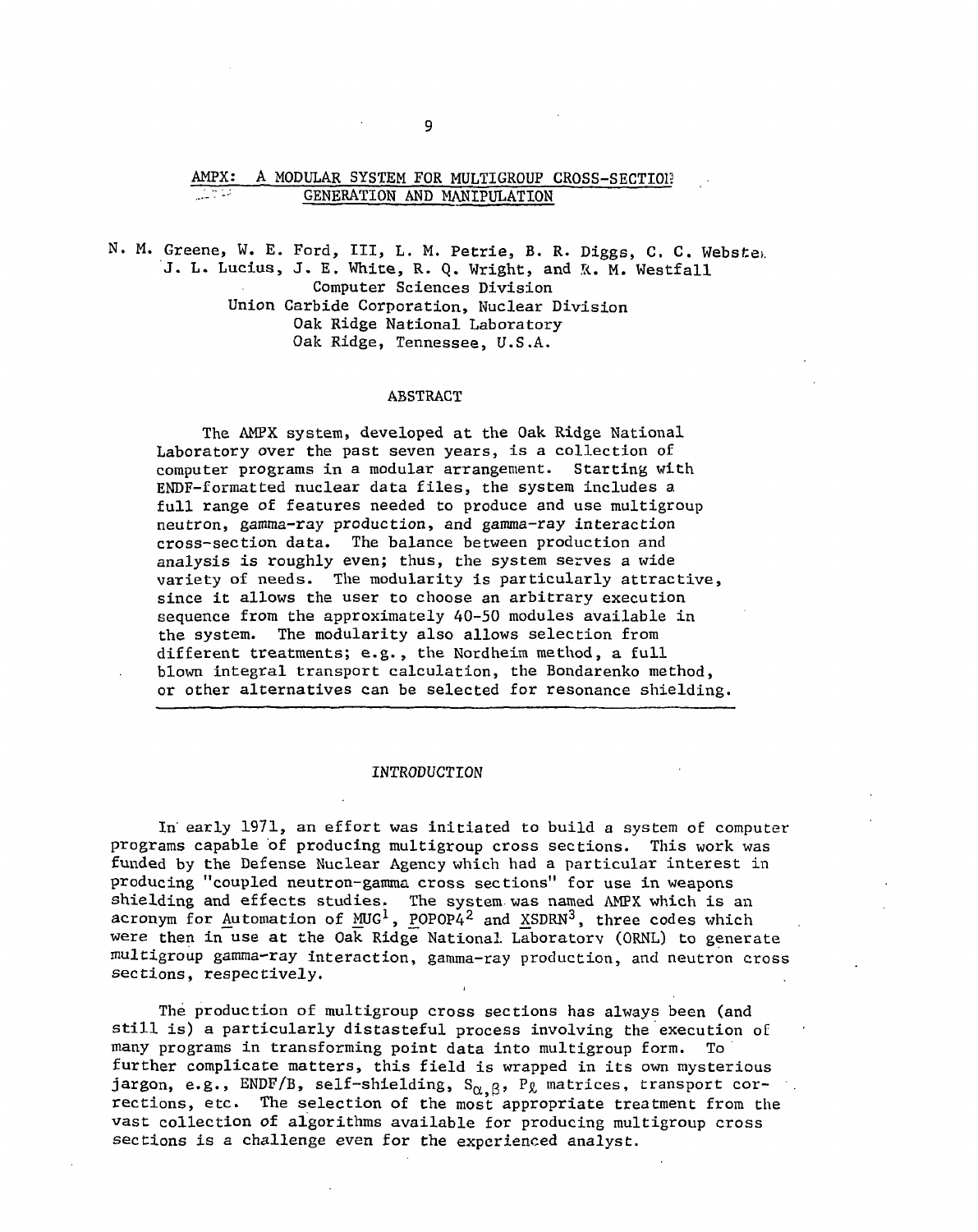**The standard procedures for making cross sections involve the execution of several codes in sequence. Many of these executions are large, long running computer jobs. Consider Figure 1 which aptly describes the 1971 ORNL procedure for producing coupled neutron-gamma cross sections.** 



Figure 1.

**The procedure was as follows:** 

**Using ENDF/B data for neutrons, the SUPERTOG code was run to produce multigroup data in a reasonably fine group structure (approximately 100 groups). Depending on the option selected, SUPERTOG output was available in two formats: 1) a GAM-II^ "update" stream and 2) ANISN<sup>5</sup> format. Option 1 was commonly used because it allowed for the eventual self-shielding of resonance nuclides. In cases involving non-resonance nuclides, the second option was used. For option 1, the GAM-II Update Code was run to produce a library in GAM-II format. After! this run, a code which merged the GAM-II data with THERMOS<sup>6</sup> thermal data was executed. This produced a short XSDRN library which was coupled with existing neutron data through yet another updating run. At this point, an XSDRN run self-shielded resonance nuclides using the Nordheim Integral Treatment<sup>7</sup> and performed a discrete ordinates spectral calculation for collapsing to a few-group structure. Output was on cards for the ANISN code. For the ANISN option, one made an ANISN collapsing run analagous to the XSDRN run after first adding thermal values by hand into the ANISN cross sections.** 

**Another part of this procedure required the execution of the P0P0P4 program to calculate the coefficients used to determine gamma sources from neutron interactions. This code had its own "gamma yield" library**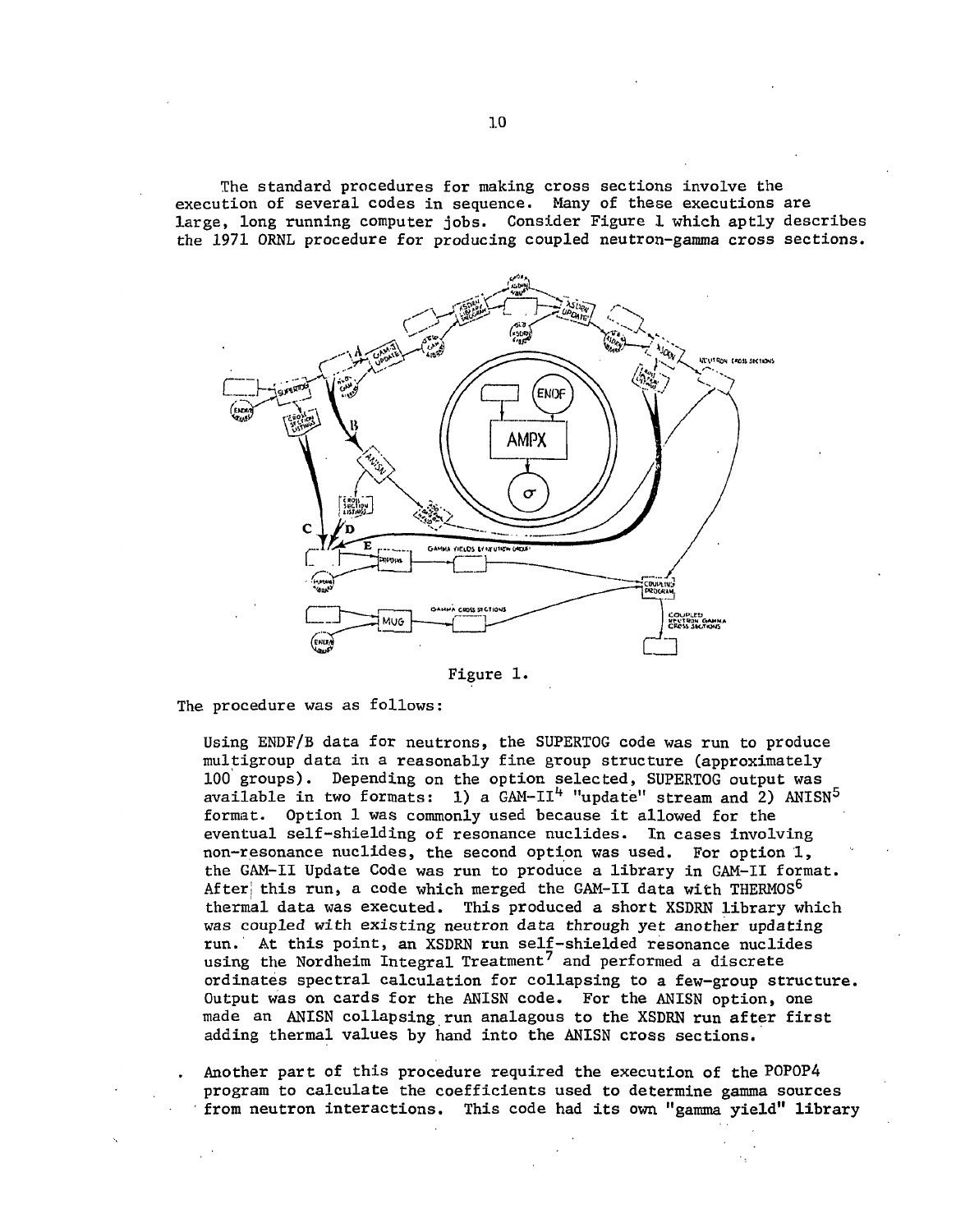**and required multigroup cross sections for specific reactions from the neutron averaging runs. Thus, its start depended on all the aforementioned codes having been run.** 

- **A completely independent path used the MUG code to generate gamma-ray interaction cross sections.**
- **. After all other steps were completed, a "COUPLING CODE" was run to combine the cross sections for all three sequences into a coupled neutron-gamma set. At this point the user was able to perform the calculation he wanted to make in the first place, e.g., a Monte Carlo or an Sn calculation, etc.**

**This was a very time consuming procedure. Many of the codes required input from previous codes which had to be laboriously transferred from computer printout to a card input form. An error in some of the initial codes could invalidate almost all runs in the procedure, requiring practically all of the codes to be rerun. These schemes literally took weeks to produce a few sets of cross sections..** 

### **AMPX DEVELOPMENT**

**A more palatable way of attacking a problem involving the execution of multiple codes in a loosely defined sequence is to build a modular system which encompasses the complete collection of codes.** 

# **Modular System**

**A modular system is a collection of codes which can be run in either a preassigned and/or an arbitrary sequence and which communicate to each other through external interfaces. This external communication is the**  *key to a* **true modular system and is accomplished through the use of tapes, drums, disks, etc. (Many large programs lay claim to the word "modular" in a description of the programming techniques employed, but a close scrutiny reveals them to be "FORTRAN programs" which communicate through COMMON'S and argument lists, just like any other program!)** 

**In a true modular system, the module many times is a program which has a clearly defined function, e.g., to calculate multigroup neutron cross sections or to calculate neutron fluxes. Since communication to other modules is through external interfaces, it is convenient to substitute modules in execution sequences, e.g., to substitute a diffusion theory code for a transport theory code.** 

**The modular approach is fairly widely supported with notable examples being: the ARC<sup>8</sup> system at Argonne National Laboratory, the NOVA<sup>9</sup> system at Knolls Atomic Power Laboratory, the JOSHUA<sup>10</sup> system at Savannah River**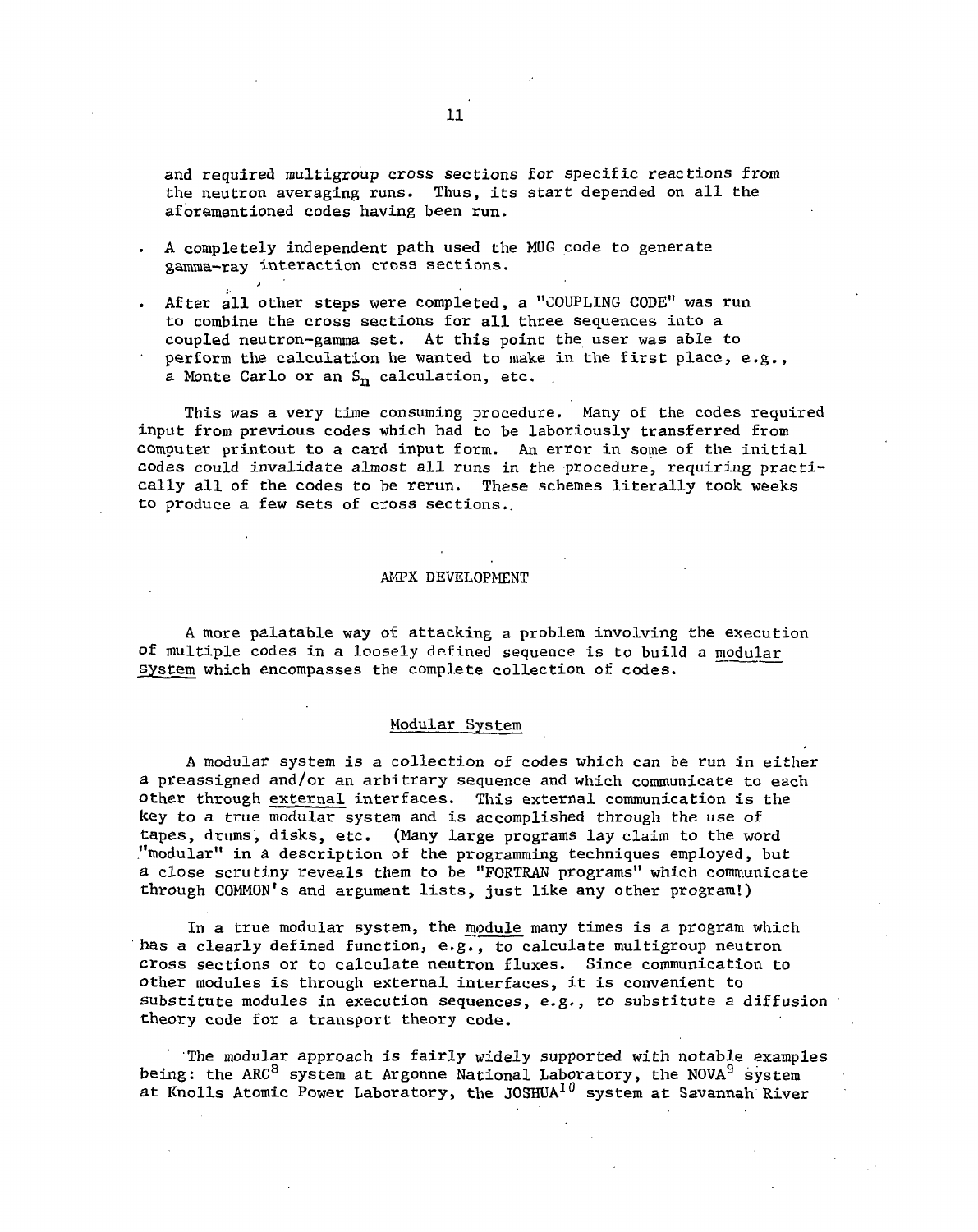**Laboratory, and the CCCC<sup>11</sup> effort developed for use in several computer code development areas supported by the Department of Energy (DOE).** 

**The means for accomplishing the linking together and communication between programs varies from a simple to a very complicated level: 1) the simplest approach provides no module for driving computer codes at all. Standard communication interfaces are rigidly defined, and a user still has to make independent submissions for each code he runs or he ties codes together using job control procedures. This type of system is represented by the CCCC modules. 2) The next level of sophistication is to define the rigid interfaces with a "driver" module which allows the user to run several modules back-to-back during a single execution. The AMPX system is characteristic of this type. A FORTRAN driver serves for the CDC versions of the system while a very flexible assembler language driver serves on IBM systems. 3) A variation of the second approach produces yet another increase in convenience. This is the case wherein the user supplies input for a complete module execution sequence to a control program which both creates all input files for the various modules and selects those modules in the proper order. In this scheme individual modules generally don't read card input streams, except for the control program. This type of system is characterized by the ARC, SCALE<sup>12</sup> (an extension of AMPX), and VENTURE<sup>13</sup> systems. (VENTURE is a major "module" in the CCCC array of codes.) 4) Another level is reached when the "driver" module dynamically decides which modules are to be run based on results obtained during an execution sequence. The JOSHUA and the NOVA systems use a central data base management system (DBMS) for communication links between modules.** 

#### **AMPX Design Considerations**

**The major design features for AMPX are shown in Figure 2. Because of the obvious advantages for an area that requires a very loose and variable sequence of codes to be run, the modular system approach was chosen for AMPX. Many cross-section applications do not require both neutron and gamma-ray data. The modular approach is a convenient vehicle for supporting both areas (and others) in a manner which allows any improvement or modification to be universally available.** 

## **Basic Data Source**

**Evaluated Nuclear Data Files<sup>14</sup> (ENDF) are the standard means for distributing current basic neutron and gamma-ray cross sections in the United States. Basic processing modules in AMPX were to exclusively rely on ENDF-formatted libraries as their data source.** 

## **Variable Dimensioning**

**A technique widely used in reactor physics codes, e.g., ANISN and XSDRN, is to maximize the use of data array space by having all arrays a code uses stacked into one large container array. The size of this**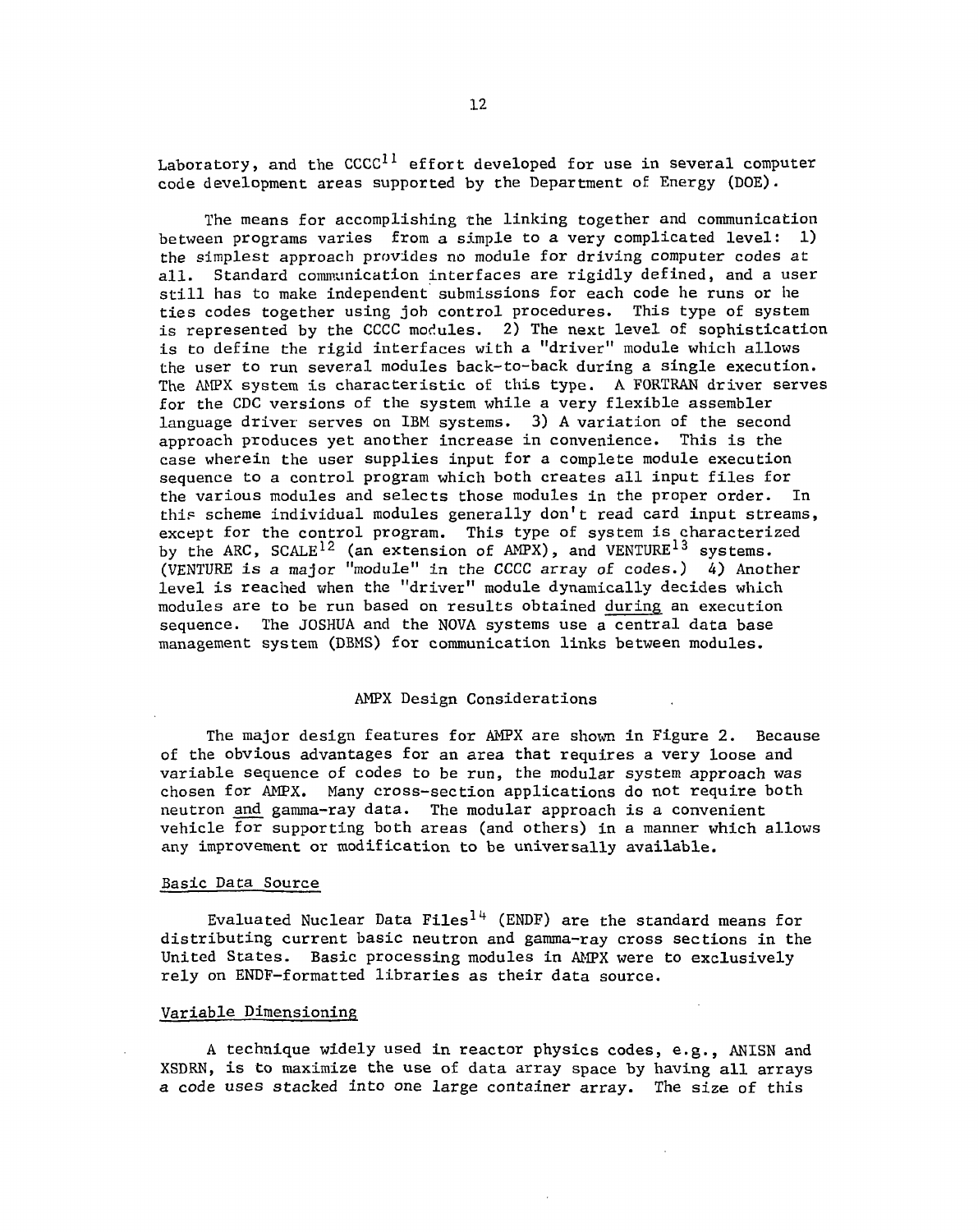**ORNL-DWG 72-732 9** 



**Figure 2**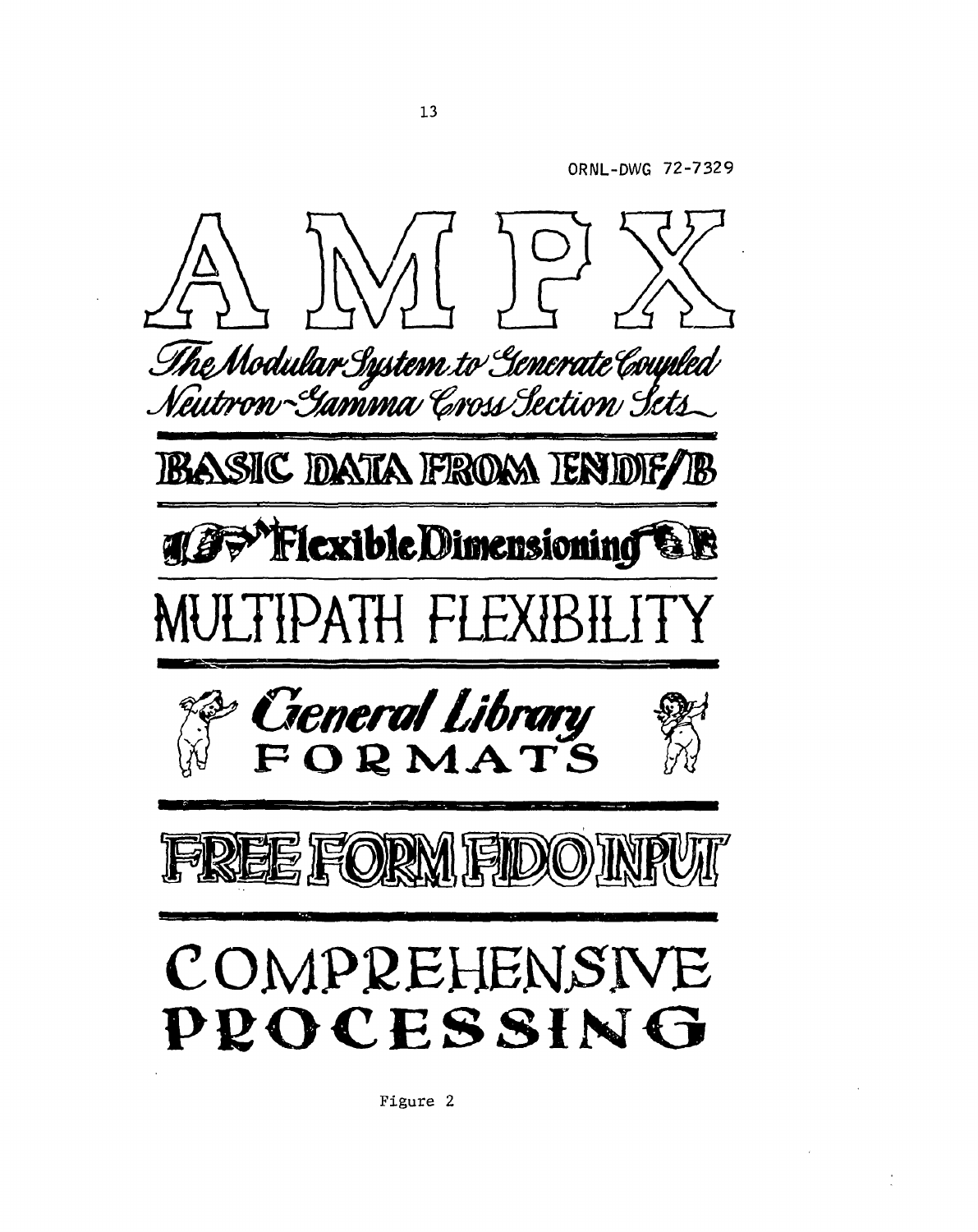**array is that amount left over from the core region assigned a program after one accounts for the program space (load module size) and possible buffer regions required for input/output. The program itself keeps an internal set of pointers which locate the various arrays in the large array. These pointers are set to the actual size needed by the problem being run. This kind of flexibility is highly desirable for a crosssection processing system as there are many arrays whose lengths vary significantly from case to case as a function of the number of neutron groups, number of gamma-ray groups, order of P<sup>n</sup> , weighting spectrum, etc. Each increase in computing capacity (time-and space-wise) has always been matched by a corresponding increase in the degree of complexity which goes into a "typical job." The variable dimensioning approach minimizes and ideally eliminates the amount.of reprogramming needed to accommodate these demands. In IBM versions of AMPX (ar:d some CDC versions), special routines are available which will look at the core areas available and automatically assign the maximum available amount of data storage to the container array for a module. This is a particularly attractive feature as it allows varying the amount of data storage by merely varying the region of core assigned to a job without having to recompile a small control program.** 

## **Multipath Flexibility**

 $\mathcal{L}$ 

**The principal advantage of having a system where one can select an arbitrary set of modules and tie them together is that it reduces duplication. A module can be inserted at any point in an execution sequence that the module's function is required. A modular system permits simpler modules since modules have fewer options. It is a positive approach because the user never has to "turn off" options he doesn't want. He selects only those pieces needed. Examples of features which can easily serve at several points in a sequence are: conversion of cross-section library formats, data editing, data checking, data collapsing, etc.** 

# **General Library Formats and Communication Interfaces**

**In systems tailored for producing and using multigroup data, communication between codes is primarily made with cross-section data in multigroup or basic (point, resonance parameter, etc.) forms. An examination of the 1971 ORNL procedure shown in Figure 1 supports this. In each case it was a block of neutron data, gamma-ray interaction data, or gamma-ray production data which formed a communication link. A more careful examination reveals that the different blocks had several different formats (in fact, some of the codes served for little more than format converters).** 

**Since formats are restrictive and the addition of new schemes might require modifications in many places in different ways, the use of different formats for different types of cross-section data is a very undesirable situation. Many of the cross-section blocks are not self-describing and require many descriptors to augment them (for example,**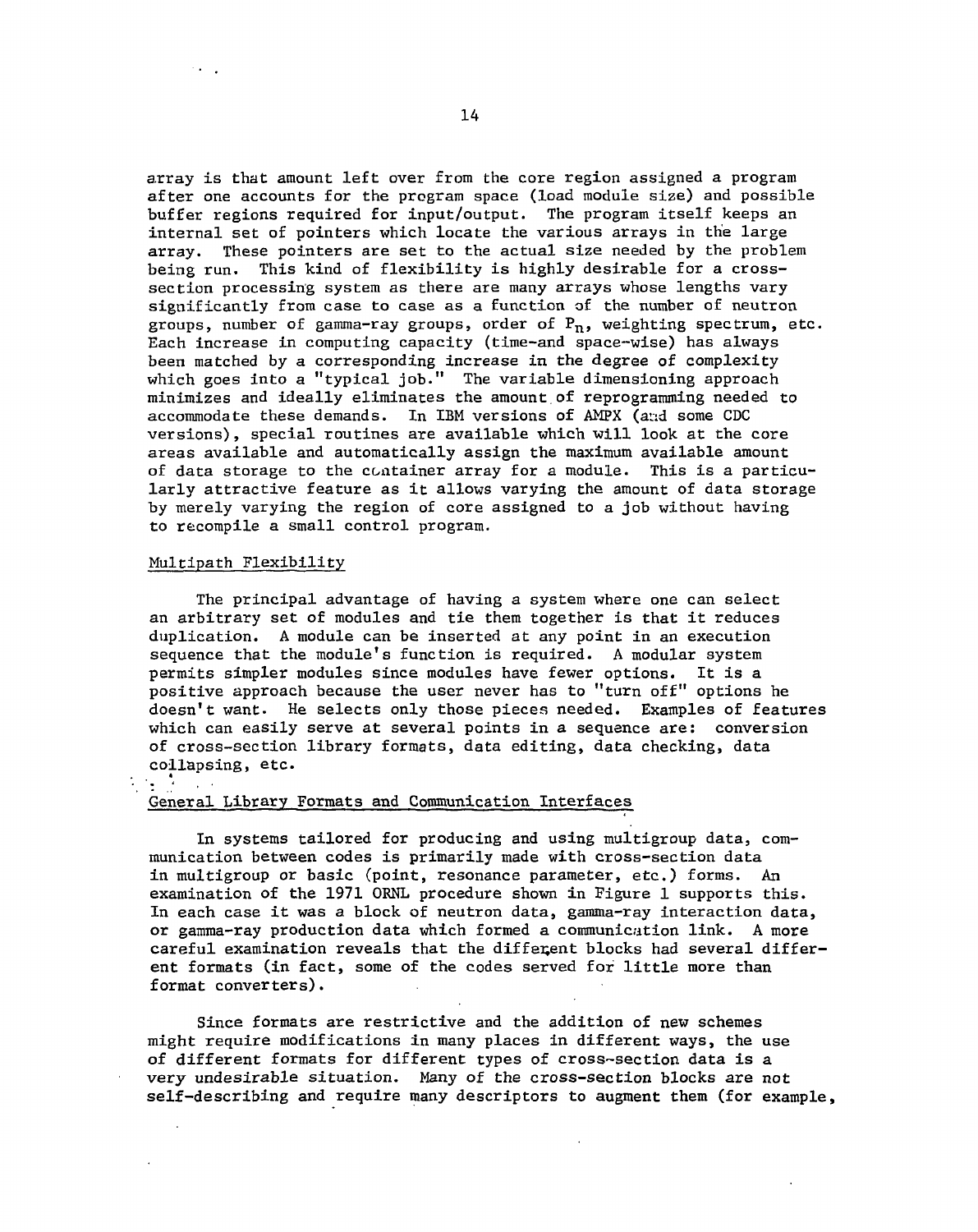**ANISN blocks require a user to specify number of energy groups, total cross section location,** *etc.).* **To circumvent many of these difficulties, one of the first steps in AMPX development was to design a reasonably general and flexible format for passiug multigroup data. It would have many features, including the following:** 

- **1. including the neutron and/or gamma-ray energy group structures in the library,**
- **2. the ability to serve for neutron, gamma-ray interaction, gamma-ray production or coupled neutron-gamma data libraries where the different types of data are well identified,**
- **3. a capability for accommodating any number of separate processes represented in angle to a completely arbitrary and variable order (elastic neutron data might be represented to order 8, while discrete inelastic levels were all given to order 3, other neutron processes to order 0, gamma-ray data to order 10, etc.),**
- **4. the ability to carry all data needed in typical multigroup operations, including resonance parameters for self-shielding via the Nordheim treatment and/or Bondarenko<sup>15</sup> factor data for self-shielding,**
- **5. options to specify a temperature dependence on cross sections,**
- **6. provisions for truncating the "zeroes" in cross-section scattering matrices so as to both keep from wasting space and to allow codes which use the data to consider only the "real" data (for example, the calculation of an inscafctering** *source term* **would only consider those transfers which are nonzero).**

**This general format, called an AMPX Master Interface, covers most of the interfacing requirements for AMPX. In retrospect, the generality in the format has never been regreted and the modifications considered desirable would be to expand it to allow more generality.** 

**Another standard interface for AMPX is the Working Interface, which is a library with individual processes summed together into "total matrices" and which is ready for use in a nuclear calculation. This also implies that a resonance calculation has been made for resonance nuclides.** 

## **Free Form Input Data**

**In a system of several codes, many applications can require a considerable amount of card;input data for the different modules. To reduce the tedium of preparing this input, AMPX modules use an input system called FIDO which has evolved over the years from input routines developed for the predecessors of ANISN. These routines presently allow a formidable array of.convenience options, in addition to free form provisions, making the preparation of input less of a chore. As examples, provisions are allowed to repeat entries, to interpolate between entries, to initialize arrays, etc.**  $\sim$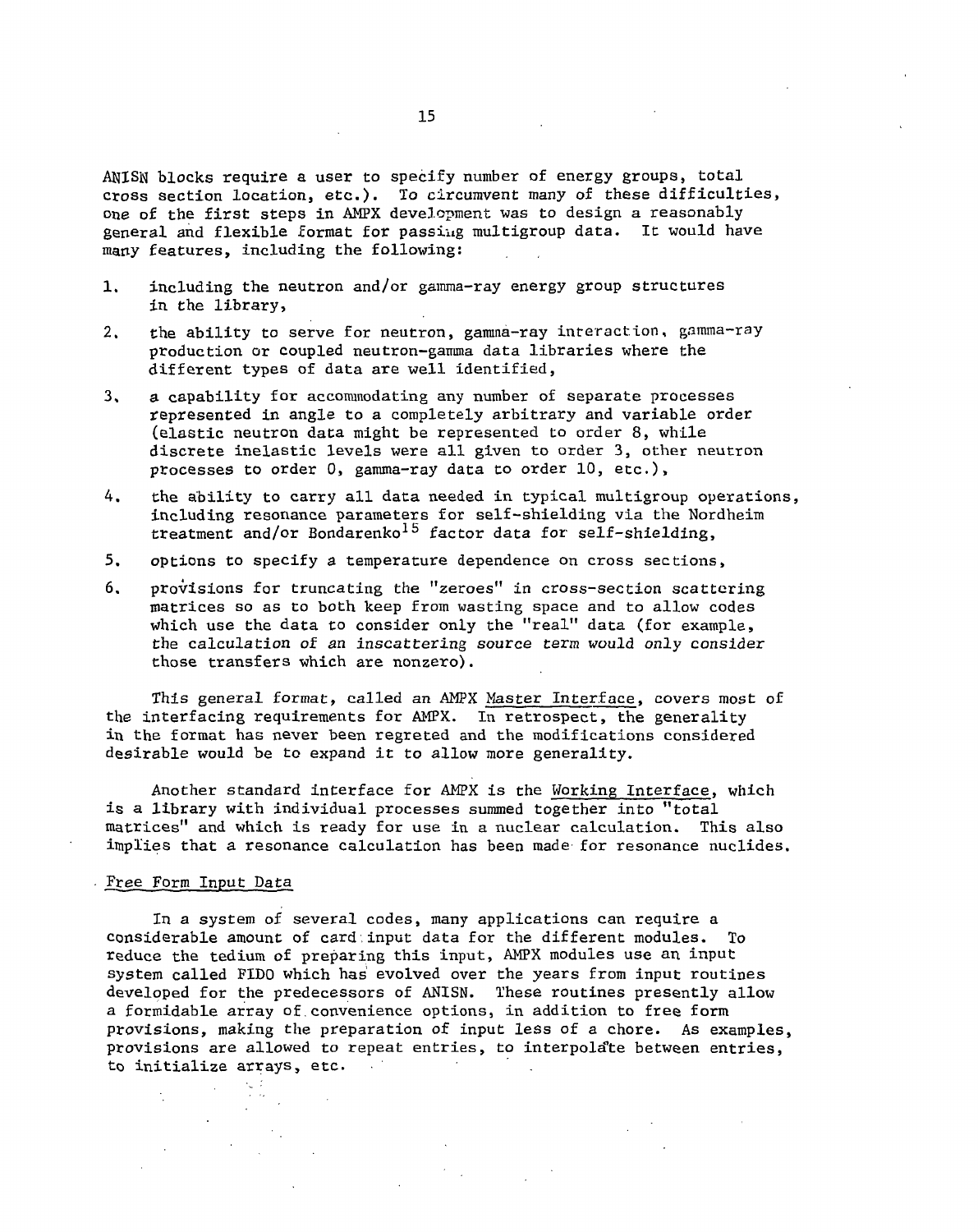## **Comprehensive Processing**

**AMPX attempts to span the full range of cross-section processing needed at ORNL. This requires a large number of capabilities, many of which are listed in the next section of this paper.** 

### **AMPX CAPABILITIES**

**The capabilities of AMPX modules can be loosely categorized into the following areas:** 

 $\epsilon_{\rm c}$ 

- **1) Basic data processing**
- **2) Resonance self shielding**
- **3) Spectral collapsing**
- **A) Format conversion**
- **5) Service functions**
- **6) Miscellaneous**

 $\widetilde{F}(\mathcal{C})$ 

# **Basic Data Processing**

**AMPX has several modules which start with ENDF/B data and use it to obtain multigroup values. XLACS is a module to process neutron data. It is unique among processors of this type in that it produces a set of cross sections containing both fast and epithermal data merged together**  with thermal data. The thermal data is based on  $S_{\alpha, \beta}$  data on special **ENDF/B thermal libraries. (This is somewhat contrary to the "modular" philosophy where such distinctly separate areas would be separated into different modules.) LAPHNGAS is a module which processes gamma-ray yield information, i.e., the data which allows one to determine the gamma sources caused from different neutron interactions. SMUG is analogous to XLACS except that it processes gamma-gamma interaction data. Scattering matrices from this code are based on the Klein-Nishina formula. JFG is a newer gamma-gamma processor which treats gamma-ray form factor data given in newer ENDF/B evaluations. This code is capable of generating proper data for photons at x-ray energies. Though not in the system, the MINX<sup>17</sup> code at ORNL produces an AMPX Master Interface allowing its output to be accessed by other AMPX modules.** 

# **Resonance Self-Shielding**

**The NITAWL module contains an upgraded version of the Nordheim Integral Treatment<sup>7</sup> which has been widely used at ORNL, especially in**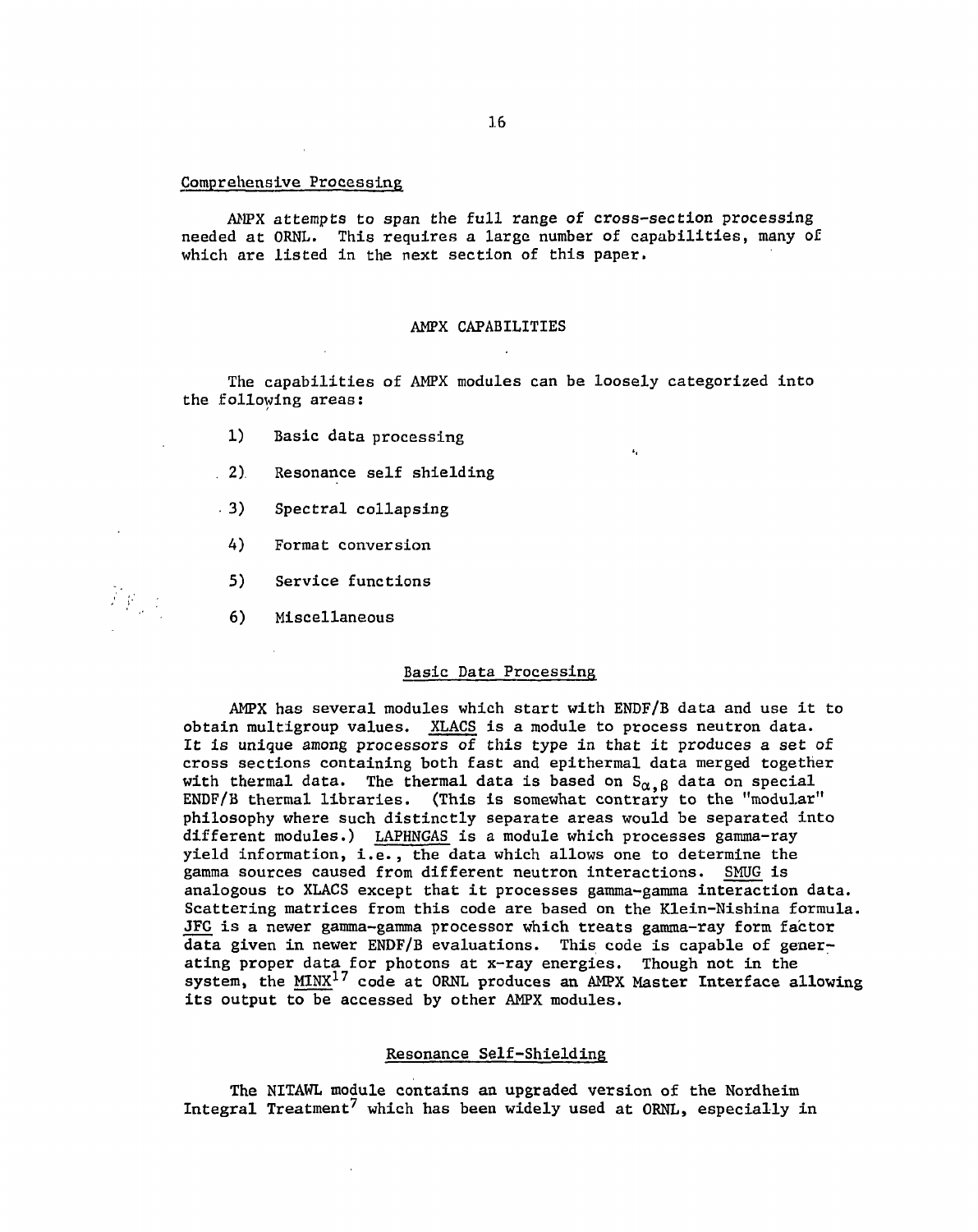**thermal reactor and in criticality safety calculational studies. Among improvements in the AMPX version are: an ability to self-shield elastic scattering, compliance with the Breit-Wigner equations expected by ENDF/B, the ability to treat "Multi-isotope" ENDF/B evaluations, and inclusion of a capability of self-shielding p-wave resonances. The BONAMI module**  provides for a Bonarenko iterative self-shielding treatment. **of this module's generality is the ability to perform the BONARENKO calculation over energy ranges that vary nuclide by nuclide and process by process. The ROLAIDS module gives a one dimensional integral transport solution to a system with an arbitrary number of spatial zones, each of which contain an arbitrary mixcure. The fluxes from this solution are used to produce self-shielded cross sections which include self-shielded elastic transfer matrices.** 

# **Spectral Collapsing**

**Modules that spectrally collapse use a calculated or a previously prepared multigroup spectrum to flux weight cross sections. This generally involves a reduction in the number of energy groups, though, in the case of cell weighting, this may not be the case. The simplest AMPX module of this type is COMAND, which will accept an ANISN library on cards or binary tape along with a spectrum and will collapse to another ANISN library on cards or on binary tape. (This module is sometimes used just for its ability to convert ANISN data on cards to a tape, or vice versa.) ARID is an obsolete (and retired) AMPX module that accomplished the same thing to a very specific ANISN library, e.g., one with 37 neutron and 21 gamma groups. The MALOCS module is analogous to COMAND, except that the input and output libraries are in AMPX Master Interface form. This module collapses cross sections, Bonarenko factors, etc., in a manner which retains the full capability for subsequent self-shielding calculations. In the case of both MALOCS and COMAND, all sets of data on the original library are treated without the user selecting specific data. A more prevalent kind of weighting, however, comes in the use of the XSDRNPM module. This module accepts an AMPX working library as input along with a description of a spectral calculation to be performed (one dimensional discrete ordinates, one dimensional diffusion theory, or infinite medium theories are available) and uses the results of the calculation to weight cross sections. A user has a variety of options available including zone and cell weighting. The output cross sections are written in AMPX Working Interface form, and can also be requested in ANISN form (on cards or tape) or in CCCC<sup>11</sup> ISOTXS form. XSDRNPM is also used many times just for its one dimensional calculation capability. A particularly attractive feature of the code is its built-in routines for calculating Sn quadrature sets, thereby relieving the user of having**  to maintain files of these data. Different quadratures are used for **spherical, slab, and cylindrical geometries.**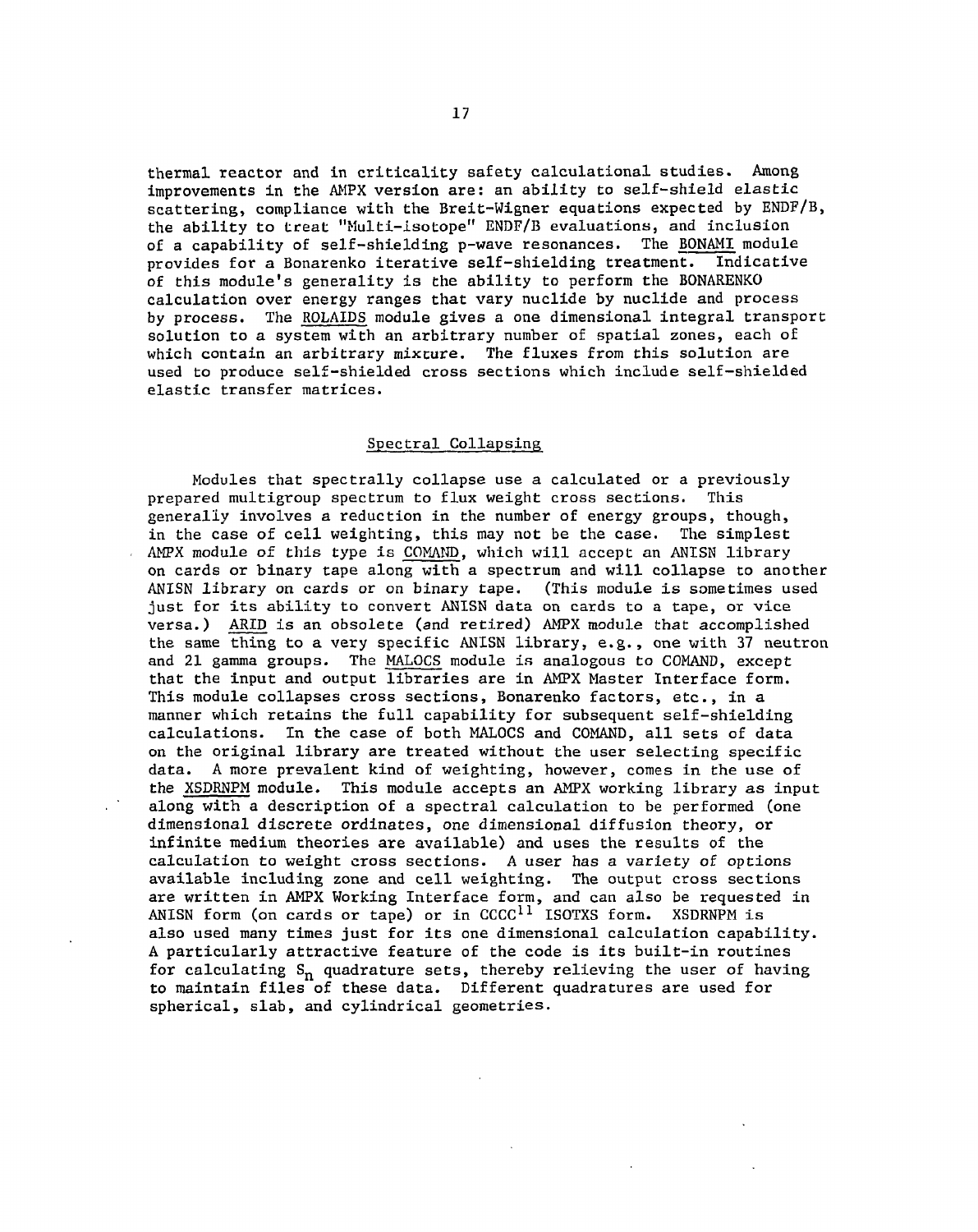## **Format Conversion**

**Several major codes and code systems are used at ORNL and elsewhere for neutron and gamma-ray calculations. Unfortunately, these different systems generally require different and sometimes unique formats for cross-section libraries. AMPX provides several modules for converting to and from these formats. As previously mentioned, the XSDRNPM module can convert from AMPX Working Interface format to ANISN or CCCC<sup>11</sup> ISOTXS format. NITAWL can convert from AMPX Master or Working Interface formats to the ANISN format. The CONVERT module converts a library written for the stand-alone XSDRN<sup>3</sup> code to AMPX Master Interface format. REVERT accomplished the same mapping in the other direction. The OCTAGN module converts AMPX working formats to CITATION<sup>16</sup> libraries. LAVA is a module for converting ANISN libraries to AMPX working formats. The CONTAC module takes an AMPX working format and converts it to either a CCCC ISOTXS file or into an ANISN library.** 

# **Service Functions**

**There are a myraid of operations needed to maintain multigroup libraries. Historically these functions were provided in the module needing the operation (e.g., XLACS, NITAWL, XSDRNPM, have fairly complete data editing options); but, as AMPX has evolved, more and more of these functions are relegated to independent service modules. This is very desirable in that it makes modules more compact and easier to maintain. The CHOX and CHOXM modules serve to create an AMPX Master Interface containing coupled neutron-gamma data starting with data separated on**  a neutron only, a gamma-ray interaction only, and a gamma-ray production **only library. CHOX uses all AMPX Master Interfaces as input, while CHOXM uses CCCC interfaces for the neutron only interface. UNITAB is a more general module of this type. It allows constructing an AMPX Master Interface where individual parts of the cross-section data are selected from any AMPX Master Interface. For example, one can create a set consisting of the Bonarenko data from one library, the averaged neutron data by group and process from another library, the elastic neutron matrices from one library, the (n,2n) matrices from another, etc. The final set can be a coupled library or a neutron only library, etc. UNITAB can split a coupled library back into its neutron, gamma-ray production components. DIAL is a module to edit Master or Working Interfaces. PAL will punch data from a Master or Working Interface. The ICE module accepts a Working Interface, creates mixtures and outputs these mixtures onto another Working Interface or onto ANISN libraries. For those embarrassing cases where one finds a library which is improperly normalized (e.g., the total cross sections are not the sums of all partial values, or the averaged inelastic value does not agree with the sum of all P0 transfers, etc.), the COMET module is provided. This module accepts a Master Interface and can be made to force normalizations; it can modify resonance data; it can create new cross section vectors according to a user specified set of directions. For those cases where the error on a Master Interface is a bad number, the CLAROL module is provided. This module can replace group averaged values or can replace**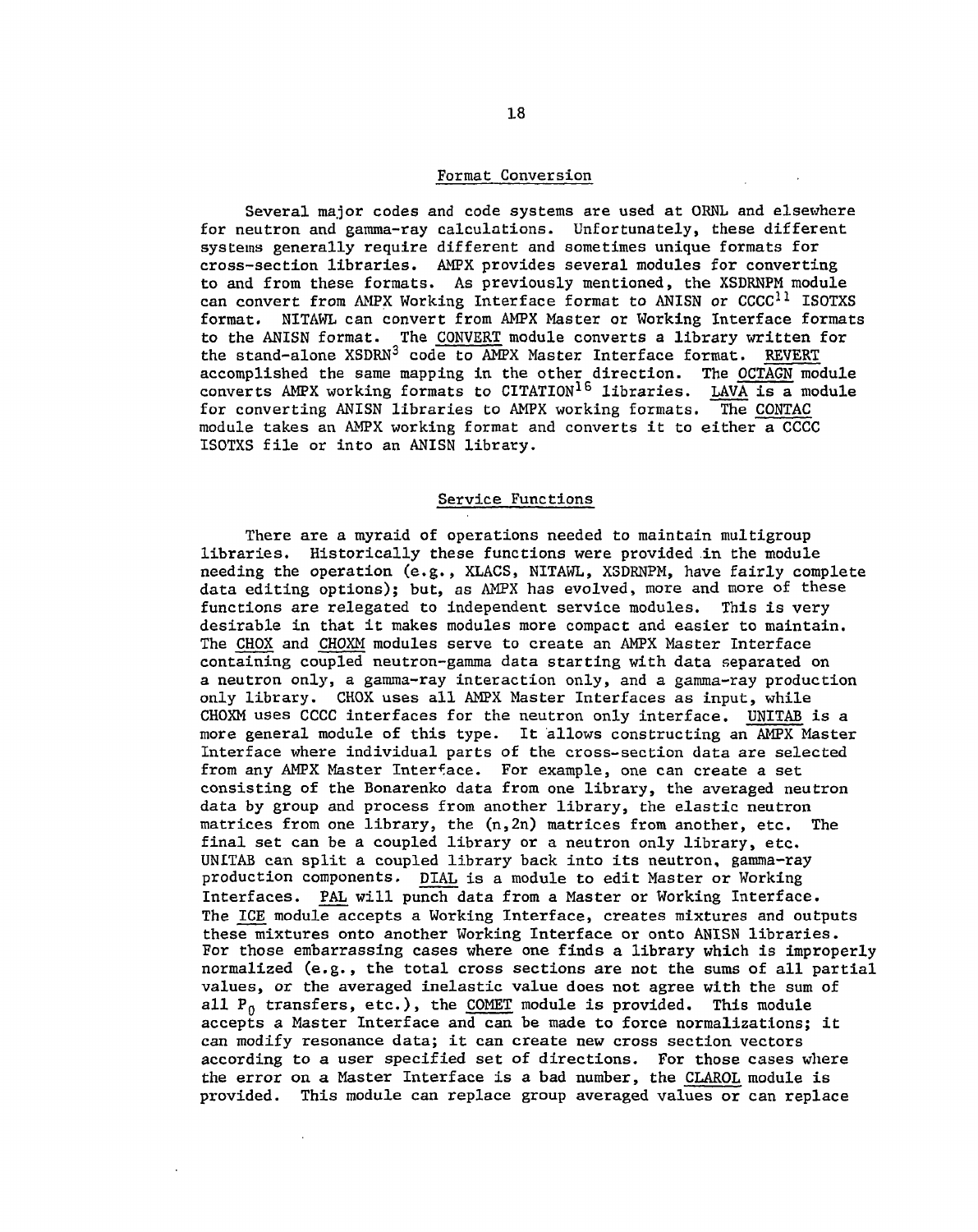**terms or add to transfer matrices on the library. (This module has a direct coupling to the ROLAIDS module wherein ROLAIDS does a selfshielding calculation and prepares an input stream for CLAROL which then modifies the library.) The module allows a user to easily introduce a change to many processes without having to explicitly make the changes. As an example, the user may change the (n,y) cross section and have CLAROL automatically include the change in the capture, absorption, and total cross sections. AJAX is a module which allows a very general capability for merging sets of data from different libraries onto a single master library. Or it can be used to select a part of a large library, etc. A reasonably general capability for plotting cross section data is given by the VASELINE module. This code allows a user to plot group averaged data by process taken from a Master or Working Interface.**  It also provides for plotting point data from ENDF/B libraries or from **AMPX Point Interfaces. Point-versus-multigroup plots can be made in a procedure which will allow an arbitrary number of curves to be put on a single graph.** 

#### **Miscellaneous**

**This section covers those modules which don't easily fit under one of the headings listed above. Many applications require just the point data for selected processes. The NPTXS module accesses an ENDF/B library and calculates point values of the elastic scattering, fission, capture, and total cross sections for resonance nuclides. These are written on**  an AMPX Point Interface. Provisions are given for  $(\psi, \chi)$  Doppler **broadening or for a numerical treatment taken from the MINX code. The JERGENS code can take the point strings from NPTXS or elsewhere and perform mathematical operations based on the input strings to form other point strings. The mathematical operations are all performed to a user specified accuracy. For example, many operations could use the product of cross section times flux in a single array, or other applications**  need  $1/E\Sigma_t$  values where  $\Sigma_t$  is a macroscopic point function consisting **of a combination of many point functions. JERGENS also allows for the generation of several commonly needed functions on a point mesh, e.g., a Maxwellian or a fission spectrum. AIM is a module which converts an AMPX Master Interface (in binary form) into an equivalent BCD form. It also serves to convert the BCD form back to binary form and, in this roll, is used to pass data between different types of computers. An added advantage of the code is that the BCD form was designed as a normal FIDO card input stream, so that the user can create a Master Interface starting with cards. For an automatic checking of any AMPX Master or Working Interface, RAPE is available. This module makes many simple checks, including summing group averaged values to check against "total" averaged values, summing transfer matrices to compare with averaged values for the process, checking higher order Legendre coefficients for reasonableness, looking for suspicious negative numbers, checking record counters in directories, etc. (In retrospect, this is one of the more valuable modules in AMPX in that it has many times caught**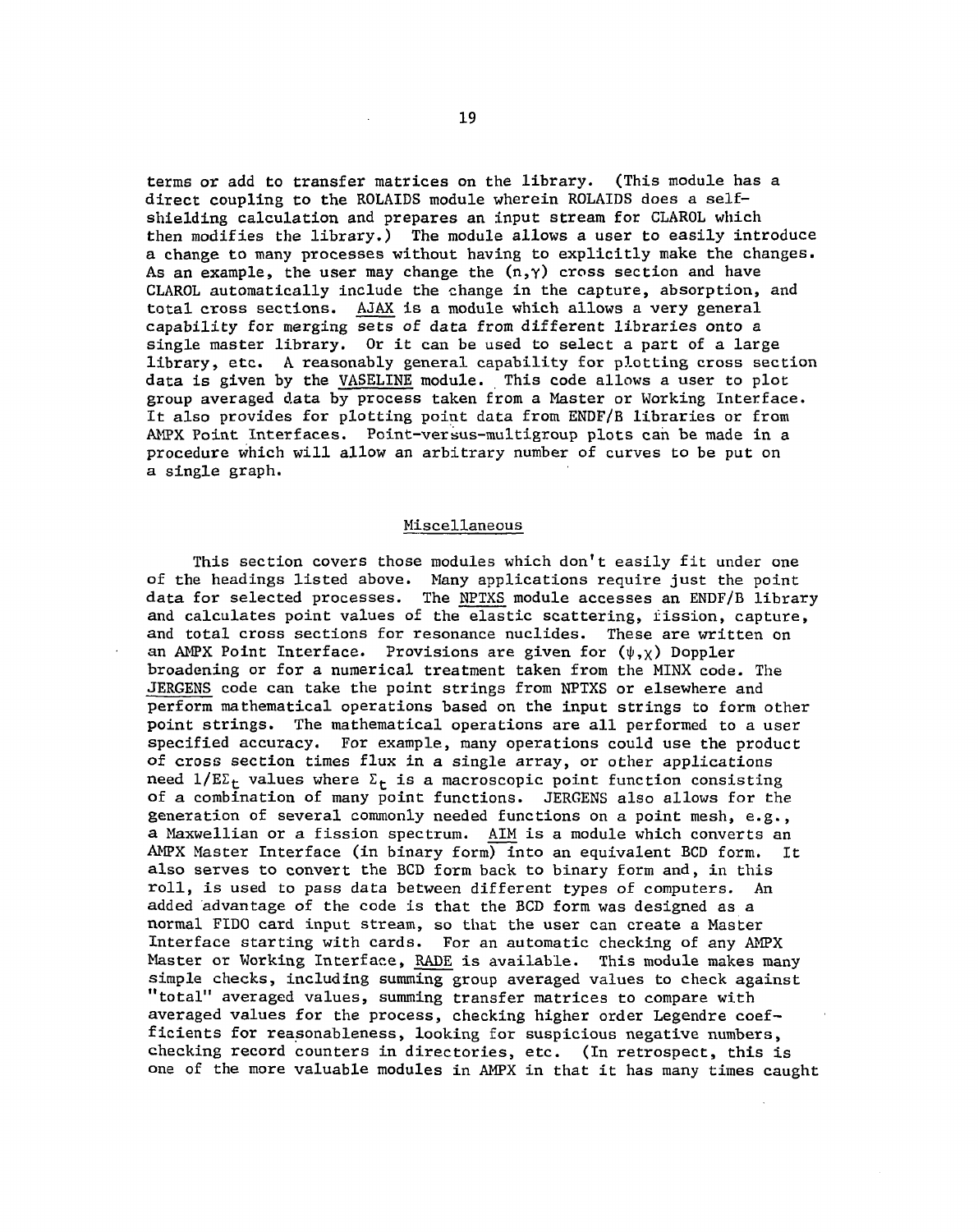**improperly processed results before they were included in any calculational study.) In addition to the AMPX Master or Working Interface checking, this module has options to check ANISN libraries.** 

## **FUTURE DEVELOPMENT**

**A successful modular system is probably never through its development stage. The features of an existing modular system can be used as a starting point for code development in new areas. The modularity makes it easy to substitute or upgrade specific operations without affecting the total system. The modular system makes it as easy (and efficient time and space-wise) to execute a code as it is to execute the code in a stand-alone mode. Except for maintenance, new development will only involve the new areas. With a little instruction, non-AMPX personnel write modules which can efficiently interact with other modules in the system.** 

# **Trends**

**Over the course of the development of AMPX, modules have tended to become more compact and specific in their functions. This trend has minimized effort that was being expended doing redundant programming. Another trend is the move toward a variation on AMPX wherein the control programs create input streams for other modules and select module execution sequences. Since the user only makes input to the control program, this eliminates redundant input. The need for this type of operation has intensified as the modularity of the system has increased and the typical operation involves more and smaller modules.** 

### **Present and Future Modules Under Development**

**At least 10—15 new modules are in varying stages of development. These include four small modules which perform service function on AMPX point interfaces. Another module can recover data from a Master Interface when a portion of tape becomes unreadable. Another module processes ENDF/B unresolved data and creates point files which are fed to another module which produces Bondarenko factors from these data. A new thermal**  processor has been written which converts  $S_{\alpha,\beta}$  data to ENDF/B File 6 **form and processes it. A code has been written to produce "sensitivity" Working Interfaces from Master Interfaces. A new generalized cross section weighting module has been planned, etc. These new modules will be added to the RSIC AMPX collection as they become fully operational.**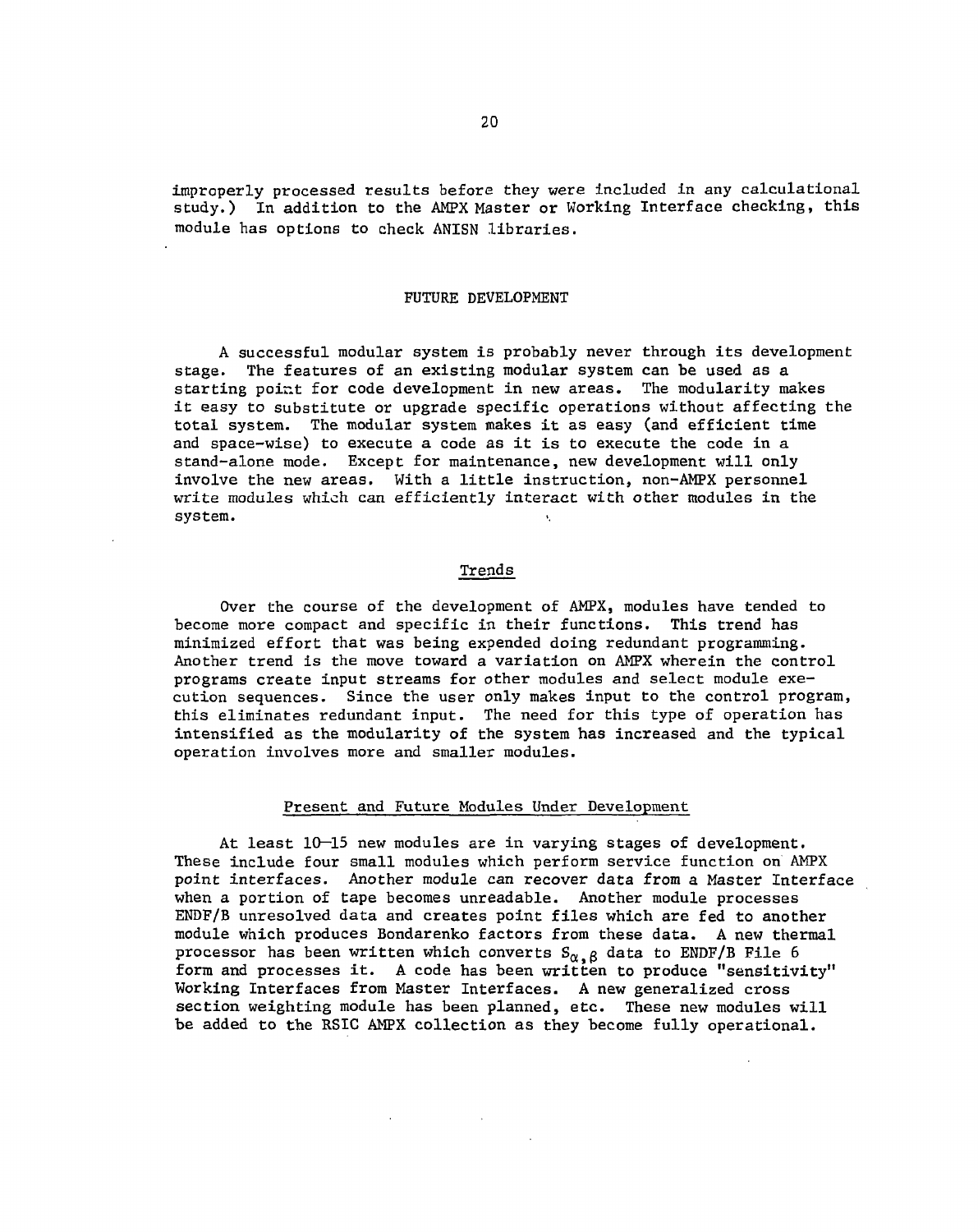#### REFERENCES

- **1. J. R. Knight and F. R. Mynatt, MUG: A Program for Generating Multigroup Photon Cross Sections, CTC-17 (January 1970).**
- **2. W. E. Ford, III, and D. H. Wallace, P0P0P4 A Code for Converting Gamma-Ray Spectra to Secondary Gamma-Ray Production Cross Sections, CTC-12, (May 1969).**
- **3. N. M. Greene and C. W. Craven, Jr., XSDRN; A Discrete Ordinates Spectral Averaging Code, ORNL-TM-2500 (July 1969).**
- **4. G. D. Joanou and J. S. Dudek, GAM-II A B3 Code for the Calculation of Fast-Neutron Spectra and Associated Multigroup Constants, GA-4265 (September 1963).**
- **5. W. W. Engle, Jr., A Users Manual for ANISN, K-1693, (March 1967).**
- **6. H. C. Honeck, THERMOS: A Thermalization Transport Theory Code for Reactor Lattice Calculations, BNL-5826 (September 1961).**
- **7. L. W. Nordheim, "The Theory of Resonance Absorption," Proceedings of Symposia in Applied Mathematics, American Mathematical Soc. Vol. XI, p. 58, Garrett Birkhoff and Eugene P. Wigner, Eds., (1961).**
- **8. C. N. Kelber, G. Jensen, L. Just, and B. J. Toppel, The Argonne Reactor Computation System, ARC, Proceedings of the International Conference on the Utilization of Research Reactors and Reactor Mathematics and Computation, Mexico City, pp. 1428—1445. (1967). See also:**

**B. J. Toppel, The Argonne Reactor Computation System, ARC, ANL-7332, (1968). See also:** 

**B. J. Toppel, The Argonne Reactor Computation (ARC) System, Reactor Physics Division Annual Report, July 1, 1966 to June 30, 1967, ANL-7310, pp. 433-436. See also:** 

**L. Just, and S. G. Sparck, The ARC System, Applied Mathematics Division Internal Technical Memorandum No. 157 (1968) (unpublished).** 

- **9. E. D. Reilly and W. H. Turner, "The Automation of Reactor Design Calculations at the Knolls Atomic Power Laboratory." Proc. Conf. Application of Computing Methods to Reactor Problems, Argonne, 111., May 27-29, 1965. USAEC Report ANL-7050, Argonne National Laboratory, pp. 251-63 (1965).**
- **10. H. C. Honeck, The JOSHUA System, DP-1380, (April 1975).**

Å.

 $\frac{1}{2}$  .